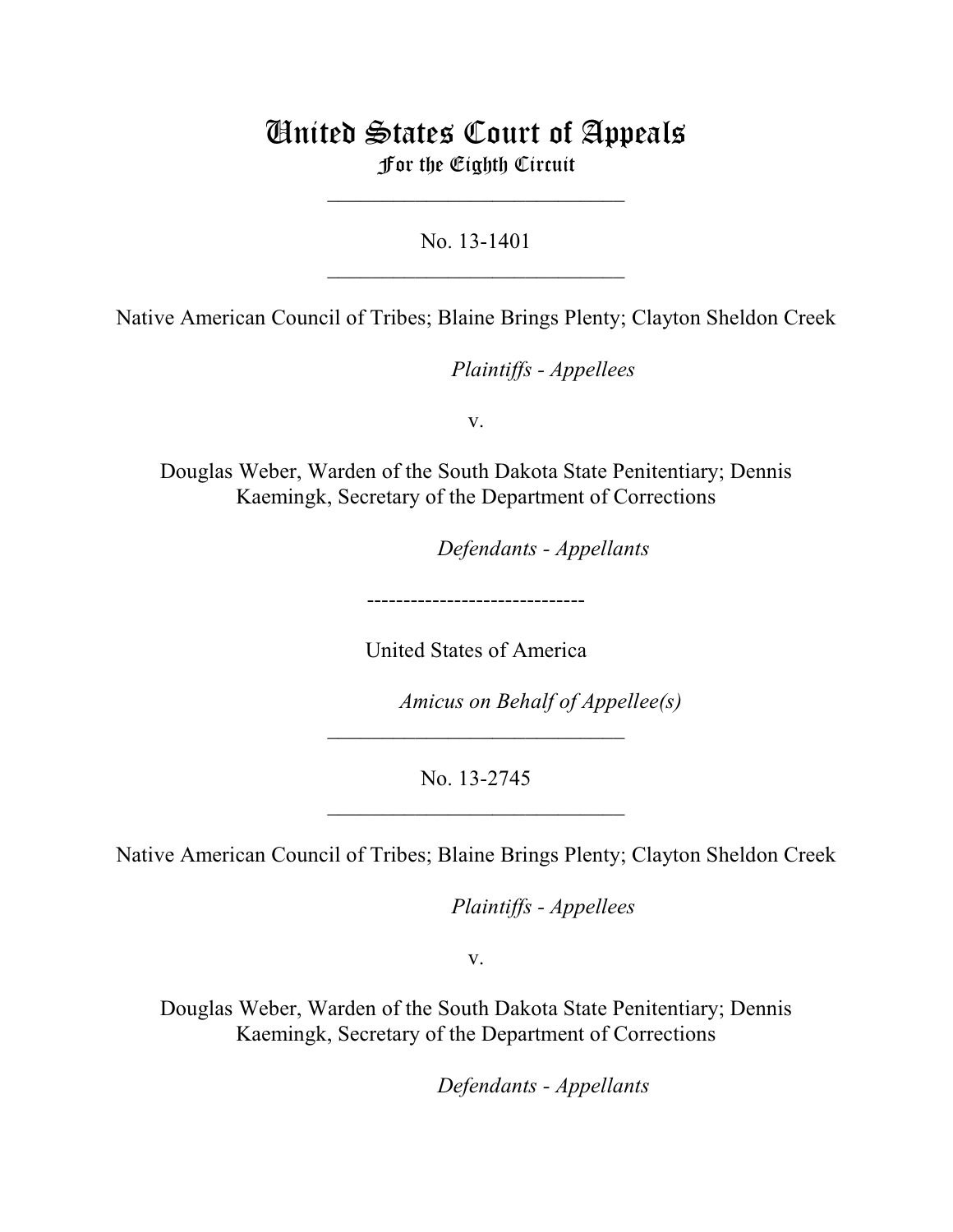Appeal from United States District Court for the District of South Dakota - Sioux Falls

\_\_\_\_\_\_\_\_\_\_\_\_

 $\frac{1}{2}$ 

 Submitted: December 18, 2013 Filed: April 25, 2014

 $\frac{1}{2}$ 

 $\frac{1}{2}$ 

Before BYE, BRIGHT, and SMITH, Circuit Judges.

BRIGHT, Circuit Judge.

In this appeal, we consider the South Dakota Department of Corrections' ("SDDOC") decision to prohibit tobacco use by Native American inmates during religious activities. In 2009, the Native American Council of Tribes ("NACT") and South Dakota Native American inmates Blaine Brings Plenty and Clayton Creek (collectively "inmates")<sup>1</sup> brought suit against prison officials from the SDDOC (collectively "defendants")<sup>2</sup> claiming that the tobacco ban substantially burdened the exercise of their religious beliefs in violation of the Religious Land Use and

<sup>&</sup>lt;sup>1</sup>The complaint named four additional inmates as plaintiffs, all of whom have been dismissed from this action upon release from custody or transfer to a correctional facility outside of South Dakota.

 $2$ The inmates initially filed suit against Douglas Weber, then Director of Prison Operations for the SDDOC, Timothy Reisch, then Secretary of the SDDOC, and Marty Jackley, the Attorney General of South Dakota, in their official capacities. Dennis Kaemingk has since replaced Reisch as Secretary of the SDDOC, and the district court dismissed Jackley as a defendant. Weber remains a defendant in this suit.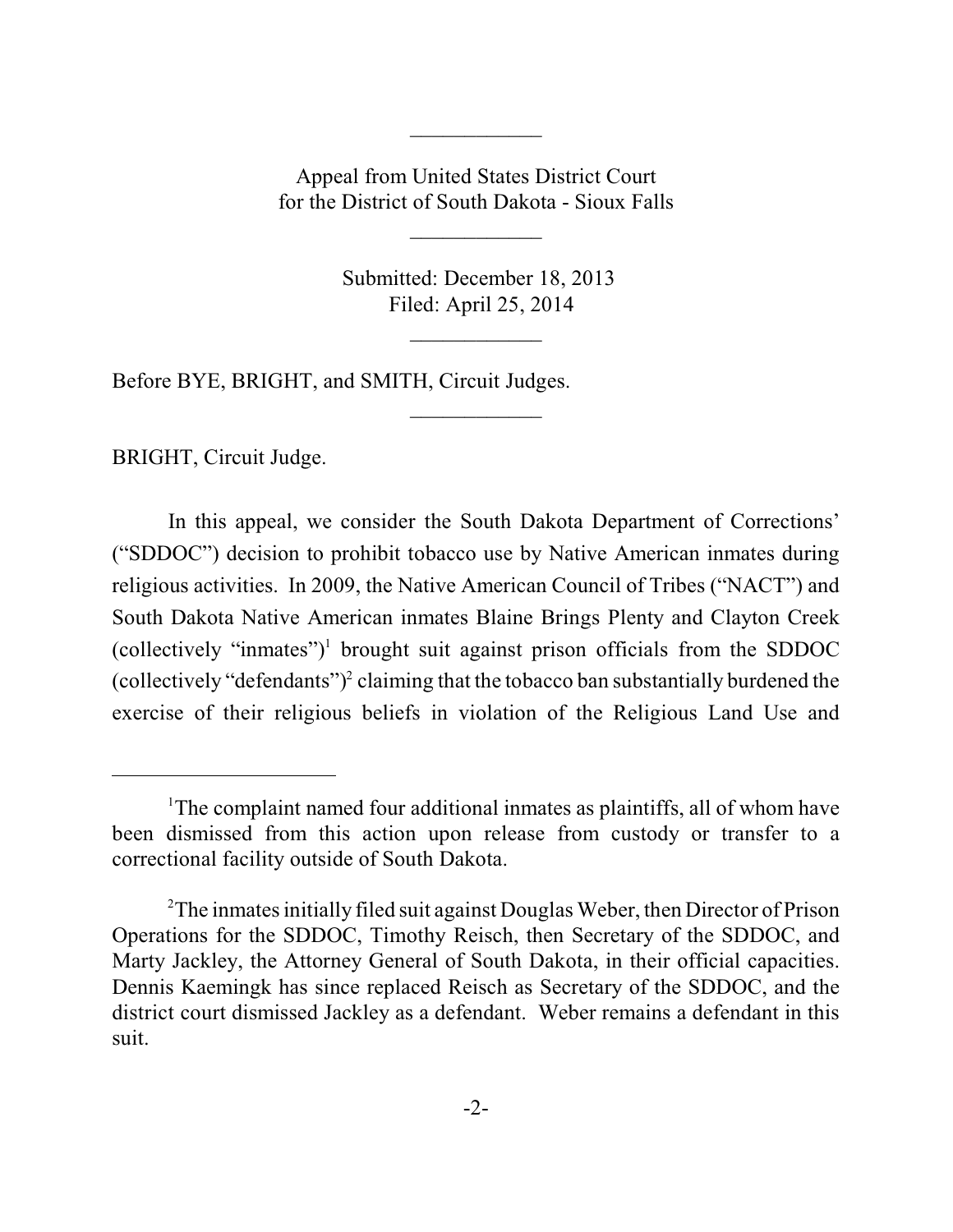Institutionalized Persons Act of 2000 ("RLUIPA"), 42 U.S.C. § 2000cc-1(a). After a three-day bench trial, the district court<sup>3</sup> granted injunctive relief to the inmates and directed the parties confer regarding a revised tobacco policy. On failure to agree, the district court entered a remedial order that, among other things, limited the proportion of tobacco in the mixture distributed to inmates for religious purposes to no more than one percent. The defendants appeal the grant of injunctive relief, including the remedial order. Having jurisdiction under 28 U.S.C. § 1291, we affirm.

# **II. BACKGROUND**

## **A. Restrictions on Tobacco Use in South Dakota Prisons**

The SDDOC operates six adult correctional facilities in the state of South Dakota.<sup>4</sup> Native Americans comprise twenty-seven percent of prisoners incarcerated in SDDOC facilities, which constitutes the highest concentration of Native American prisoners of any state prison population. Plaintiffs Blaine Brings Plenty and Clayton Creek are two Native American inmates who are members of Lakota<sup>5</sup> Sioux tribes and are currently incarcerated in South Dakota state prisons. Plaintiff NACT is a nonprofit organization run by Native American prisoners in the South Dakota State

<sup>&</sup>lt;sup>3</sup>The Honorable Karen E. Schreier, then Chief Judge, United States District Court for the District of South Dakota.

*Adult Corrections Facilities*, South Dakota Department of Corrections, 4 http://doc.sd.gov/adult/facilities/.

<sup>&</sup>lt;sup>5</sup>Creek and Brings Plenty are members of two of the sixteen modern day tribes that comprise the Great Sioux Nation, which "is a confederacy of historically and culturally united tribes" that are divided by dialects into three separate divisions: the Dakota, the Nakota, and the Lakota. *See* Steven J. Gunn, *Compacts, Confederacies, and Comity: Intertribal Enforcement of Tribal Court Orders*, 34 N.M. L. Rev. 297, 325 & n.18 (2004).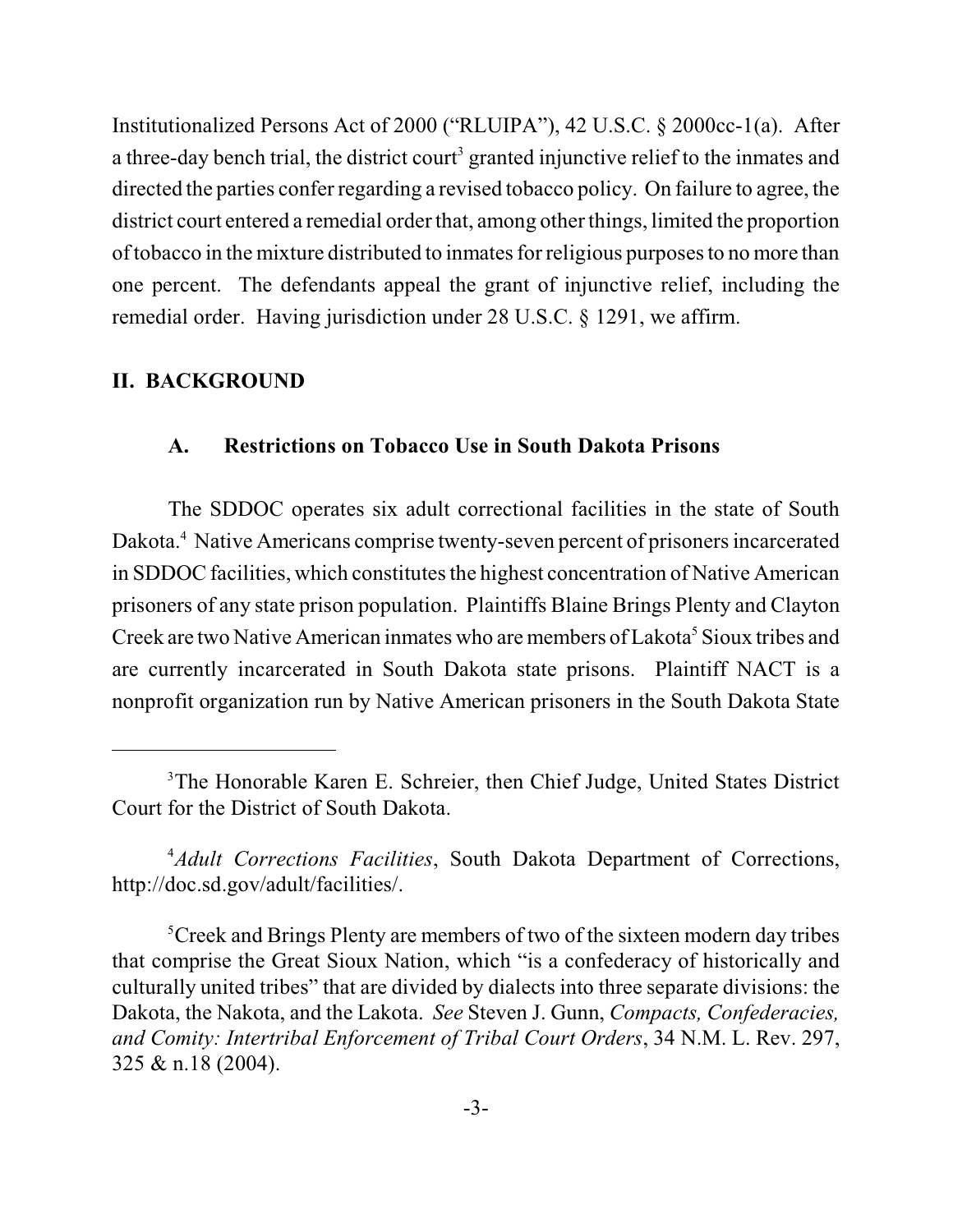Penitentiary. NACT oversees Native American religious activities within SDDOC facilities.

Over the past sixteen years, the SDDOC has increasingly placed restrictions on the use of tobacco in its correctional facilities. The first restriction came in 1998 in the form of a smoking ban in South Dakota prisons. Douglas Weber, the former Director of Prison Operations, testified that the SDDOC adopted the smoking ban in part to alleviate health hazards related to second-hand smoke. Two years later, in 2000, the SDDOC also banned chewing tobacco in order to promote inmates' health and curb "issues with sanitation." However, the SDDOC continued to permit inmates' use of tobacco during Native American religious activities.

Despite these restrictions, problems with unauthorized use of tobacco persisted. In response, the SDDOC convened Native American spiritual leaders in October 2004 to discuss strategies to curb tobacco abuse. As a result of this meeting, the SDDOC decreased the amount of tobacco in the ceremonial mixture to fifty-percent tobacco and fifty-percent red willow bark, and decreased the quantity of mixture distributed to one-quarter cup. The SDDOC also prohibited inmates from storing tobacco in their cells and instead required them to store tobacco in locked boxes and retrieve it from prison staff prior to using it for religious activities.

In July of 2005, the SDDOC further reduced the amount of tobacco in the mixture to twenty-five percent and the quantity distributed to one-eighth cup. Prison staff also began grinding the mixture of tobacco and red willow bark to prevent inmates from extracting the tobacco from the mixture and using it for non-religious purposes. Additionally, NACT self-imposed a six-month ban on use of the tobacco mixture for inmates who violated tobacco policy.

On October 19, 2009, the SDDOC changed its policy to a complete ban on tobacco use, including tobacco use by inmates during Native American religious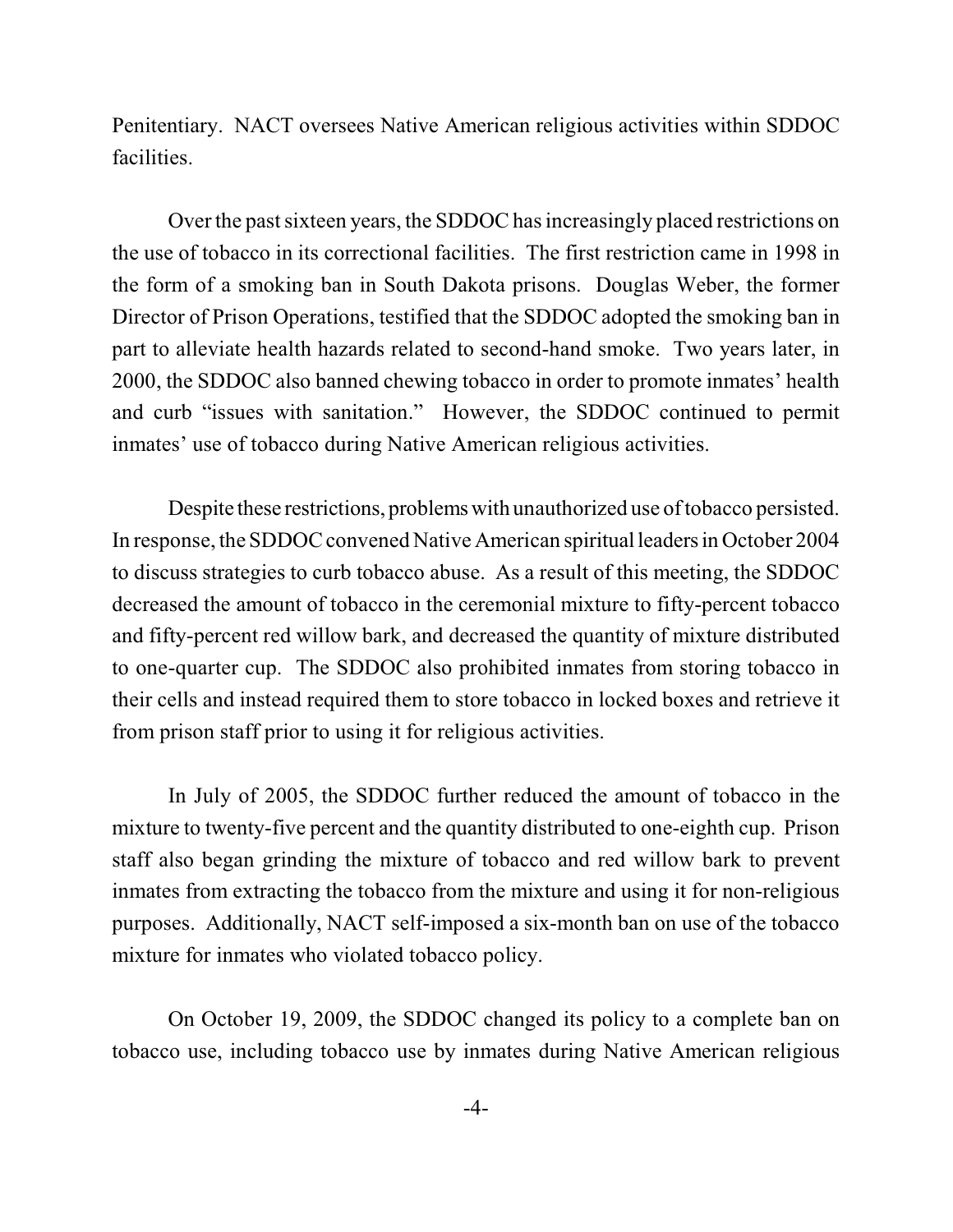activities. The record includes two documents issued that same day. First, in a letter to "Tribal Liaisons, Spiritual Leaders,Pipe Carriers, and Sundancers" announcing the ban, Weber emphasized that unauthorized tobacco use by inmates continues to be a problem in SDDOC correctional facilities. He further explained:

Medicine Men and Spiritual Leaders, who lead ceremonies at our facilities, have brought to our attention that tobacco is not traditional to the Lakota/Dakota ceremonies and that it is too addictive to be used for ceremonies. They have requested that tobacco be removed from Native American Ceremonies so that the participants of these ceremonies will focus on their spiritual paths and not abusing the tobacco.

Effective 10/19/09, the SDDOC will follow the advice of the respected Medicine Men and Spiritual Leaders and remove tobacco from Native American Ceremonies.

Second, Jennifer Wagner, then Cultural Activities Coordinator for the SDDOC, sent an email to prison staff stating, "Effective today, 10/19, tobacco is being removed fromall Native American Ceremonies per the request of Medicine Men who lead ceremonies at our facilities." In the event that inmates complained about the new policy, she advised staff to "remind [inmates] that we are honoring the request of the respected Medicine Men and are going back to their traditional ways." This suit for injunctive relief challenges the defendants' most recent decision banning inmates' use of tobacco during Lakota religious activities.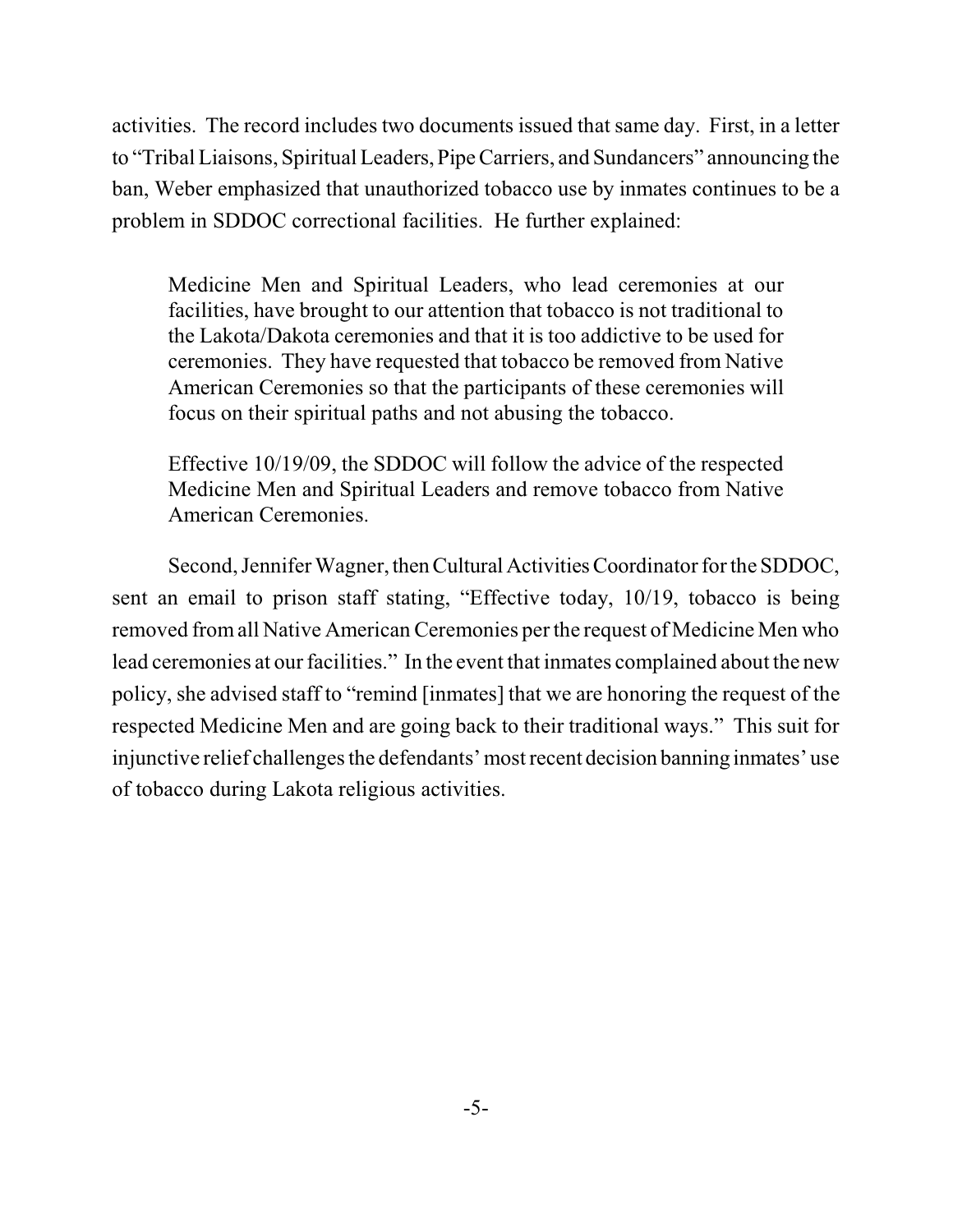## **B. Tobacco Use in the Lakota Religion 6**

At trial, Richard Bernard Moves Camp, a descendant of traditional Lakota healers and a traditional healer himself, testified to the importance of tobacco in the Lakota religion and described the various ways in which tobacco plays a central role in Lakota religious activities. According to Moves Camp, the Lakota people use tobacco to make tobacco ties and prayer flags. Tobacco ties are made with tobacco, string, and cloth, and are burned after they are offered. Each tobacco tie represents a prayer. Prayer flags are larger forms of a tobacco tie and are unique in that they each represent one of the four cardinal directions. Moves Camp also explained that tobacco plays a central role in sweat lodge ceremonies, during which individuals sit around heated stonesinside a covered lodge, sing songs, pass water, pray, and smoke the sacred pipe. According to Moves Camp, a sweat lodge serves as "the anchor and the livelihood of a family to prayer." Tobacco is also fundamental to pipe ceremonies. Moves Camp stated that the "smoke is significant" and represents the spirit of all beings as well as the creation story. Notably, Moves Camp testified that a mixture of tobacco and red willow bark that contains only "five percent or even one percent" tobacco would be appropriate for Lakota pipe ceremonies.

Moves Camp emphasized that "tobacco is a really important part of our culture and ceremonies." He noted that "[t]obacco has been around the indigenous people for over a thousand years before the Europeans made contact with our people" and he described tobacco as the "center" of the Lakota way of life. According to Moves Camp, those practicing the Lakota religion would have difficulty praying without tobacco. He stated that depriving a Lakota person of tobacco would be "like taking a Bible away from the church."

 $6$ Although we acknowledge that "Lakota religion" may not be the best characterization of the inmates' beliefs, we use that term in light of RLUIPA's focus on the "religious" exercise of inmates. *See* 42 U.S.C. § 2000cc-1(a).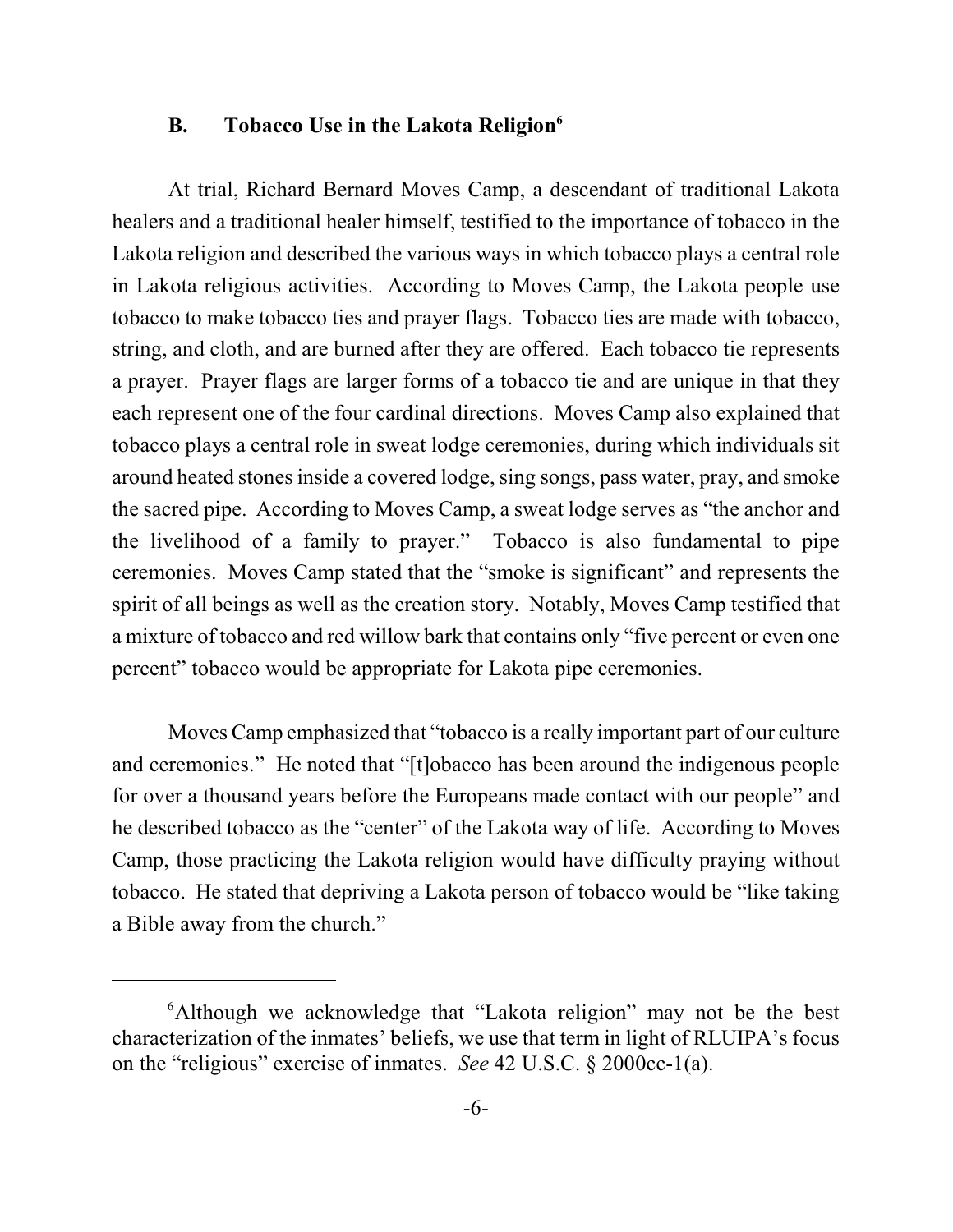## **C. Plaintiffs' Religious Beliefs**

Creek and Brings Plenty also testified about their religious beliefs and agreed that Moves Camp's religious beliefs are consistent with their own.

# **a. Clayton Creek**

Creek was born on the Cheyenne River Sioux Reservation and is an enrolled member of the Cheyenne River Sioux Tribe. At the time of trial, Creek was incarcerated at the Mike Durfee State Prison in Springfield, South Dakota. Creek testified that from a young age, he regularly used tobacco when practicing the Lakota religion. At the age of sixteen, Creek became a pipe carrier. A pipe carrier tends to the sacred pipe, which is an honorable duty passed down from generation to generation to those who exemplify knowledge of the significance and purpose of the pipe.

Prior to his incarceration, Creek used different pipe mixtures for different ceremonies. He used one-hundred percent tobacco for sweat lodge ceremonies, tobacco ties, and prayer flags, and a mixture of red willow bark and tobacco for pipe ceremonies. Creek testified that no relative or traditional healer has ever instructed him to smoke exclusively red willow bark.

Creek testified that "[t]obacco is essential to our belief. Tobacco is an offering. It's one of the greatest offerings we can give to our Higher Power. He gives us life, and he gives us what we have today. In return, we offer . . . tobacco." Since the tobacco ban took effect, Creek has continued to attend pipe ceremonies and sweat lodge ceremonies at the Mike Durfee State Prison. However, he testified that his "whole essential belief system has been taken" from him.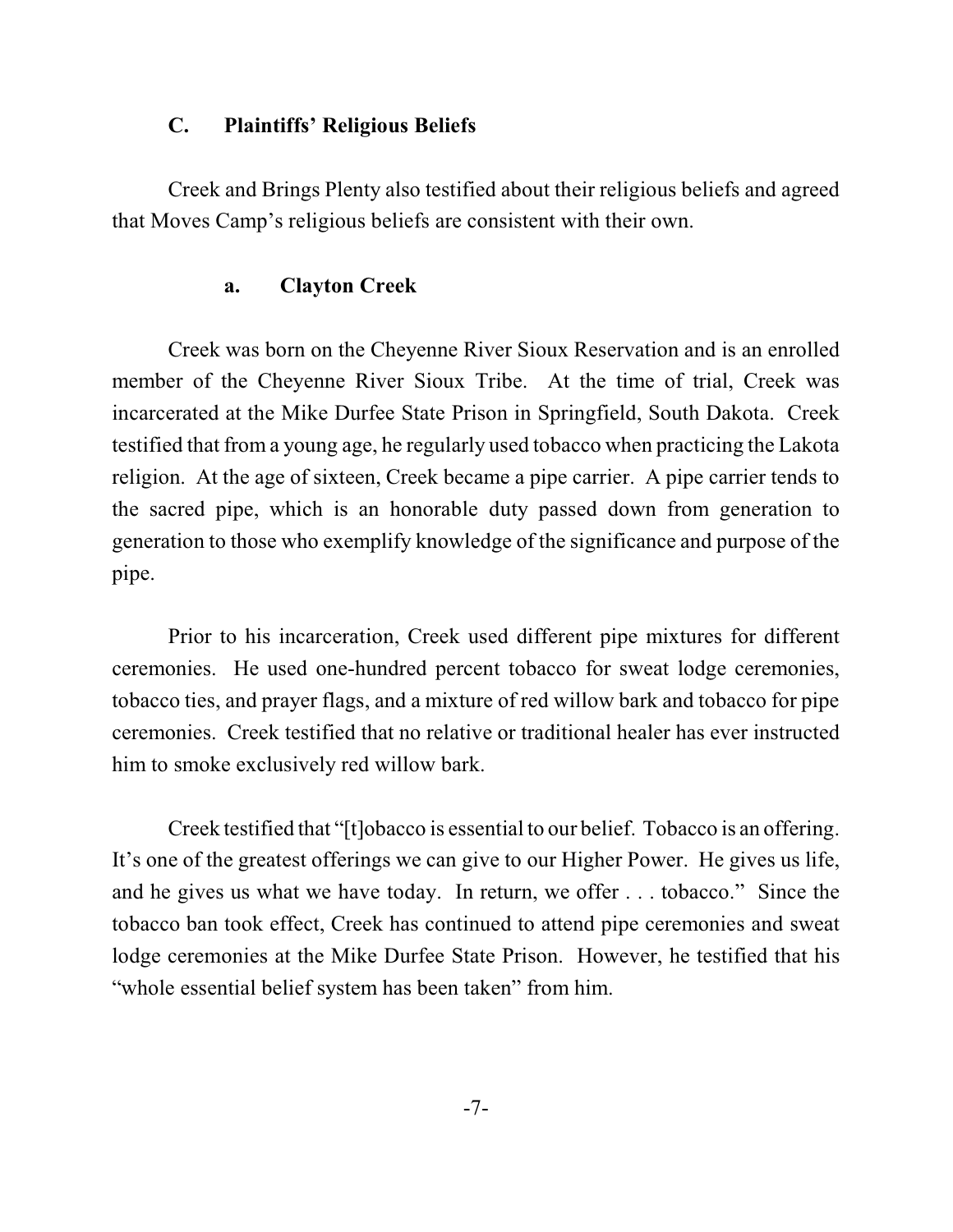#### **b. Blaine Brings Plenty**

Brings Plenty was raised on the Pine Ridge Indian Reservation and is an enrolled member of the Oglala Sioux Tribe. At the time of trial, he was incarcerated at the South Dakota State Penitentiary in Sioux Falls, South Dakota. Brings Plenty testified that he has practiced the Lakota religion since childhood and has always used tobacco in Lakota religious ceremonies. Brings Plenty emphasized the importance of tobacco in Lakota religious ceremonies, explaining that "the spiritstake the smoke up to Tunkashila, the Wankan Tanka, the Great Mystery."

Brings Plenty has participated in the sweat lodge ceremony at the Penitentiary since his arrival in 1989. He serves as a pipe carrier and a fire keeper. As a fire keeper, he prepares the rocks prior to the sweat lodge ceremony, smudges the sweat lodge with sage, and puts tobacco into the fire pit. Brings Plenty also guards the sweat lodge and works with Mary Montoya, a volunteer in the religious and cultural activities program at the Penitentiary, to ensure that the sweat lodge ceremony remains safe for all participants.

Brings Plenty explained that tobacco plays a central role in the practice of his religious beliefs. He testified that when the tobacco ban took effect, he felt as though a part of him had been taken away.

#### **D. Issues Presented**

After considering the evidence at trial, the district court concluded that the defendants violated the inmates' rights under RLUIPA by banning the inmates' use of tobacco during Lakota religious activities. The district court enjoined the SDDOC from banning tobacco and issued a remedial order governing the religious use of tobacco by inmates in South Dakota prisons. The defendants filed a timely notice of appeal. With respect to the inmates' RLUIPA claim, the defendants contend that the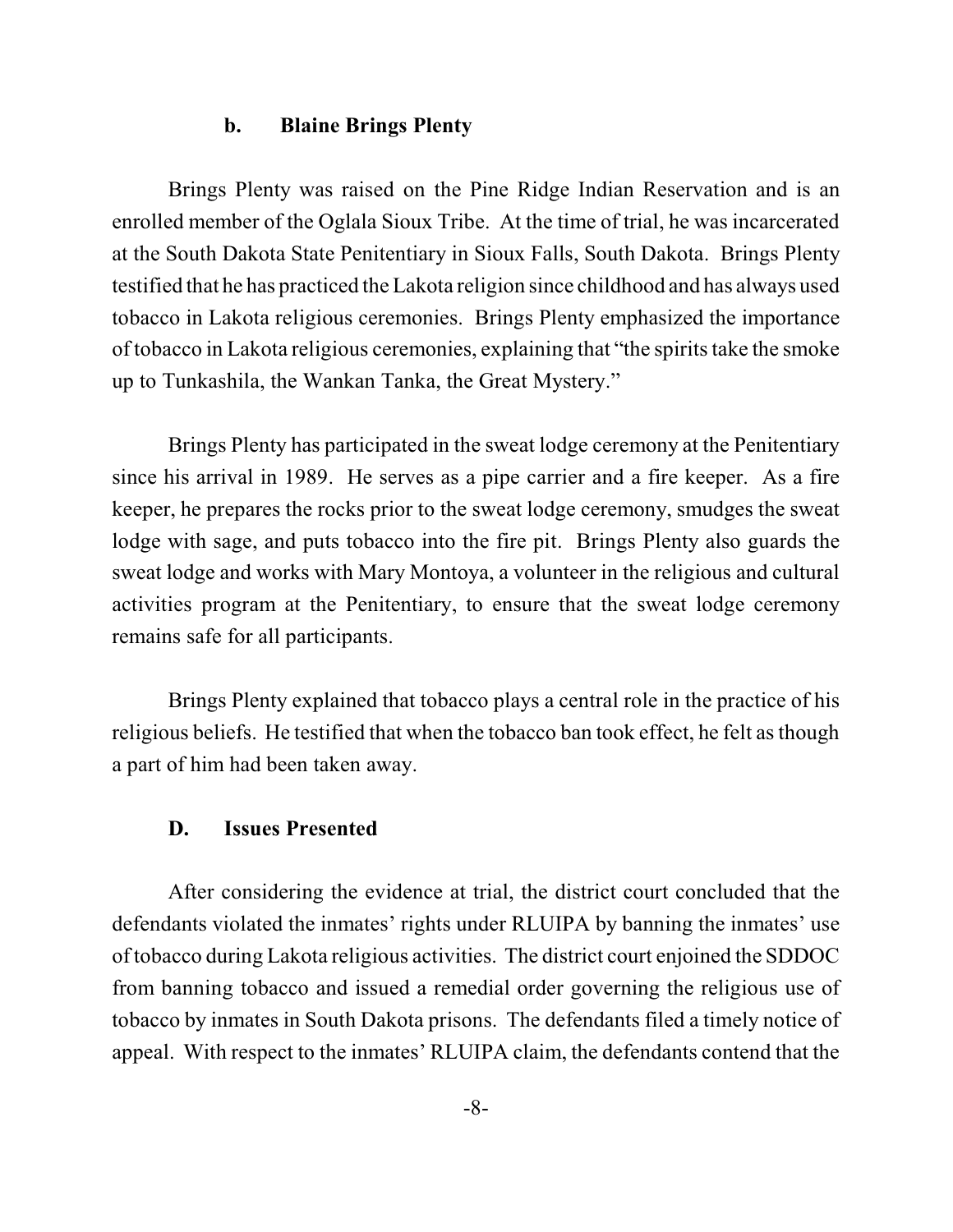district court erred by concluding (1) that the tobacco ban substantially burdened the inmates' exercise of their religion, (2) that the tobacco ban did not further the defendants' compelling government interest in maintaining prison security, and (3) that the tobacco ban was not the least restrictive means of achieving the defendants' interest in prison security. The defendants also argue that the district court erred by denying the admission of an exhibit detailing prison disciplinary proceedings against Native American inmates misusing tobacco in the prison system. Finally, the defendants contend that the district court's remedial order is not narrowly tailored to remedy the RLUIPA violation.

We turn to a discussion of these issues in the context of the aforementioned testimony presented at trial.<sup>7</sup>

#### **II. RLUIPA**

We first address whether the defendants violated RLUIPA before turning to their remaining claims. We review the district court's "findings of fact for clear error and [its] legal rulings de novo." *Singson v. Norris*, 553 F.3d 660, 662 (8th Cir. 2009).

It is well-accepted that "[p]rison inmates retain constitutional rights protected by the First Amendment, including the right to free exercise of religion." *Fegans v. Norris*, 537 F.3d 897, 902 (8th Cir. 2008). Despite this promise, the prison context is one "where it is so easy for governmental officials with so much power over inmates' lives to deny capriciously one more liberty to those who have already forfeited so many others." *Yellowbear v. Lampert*, 741 F.3d 48, 53 (10th Cir. 2014) (citing Douglas Laycock & Luke W. Goodrich, *RLUIPA: Necessary, Modest, and*

 $\sqrt{7}$ We summarize the relevant contrary testimony offered by the defendants during our discussion of the merits of the inmates' RLUIPA claim. *See infra* Part II.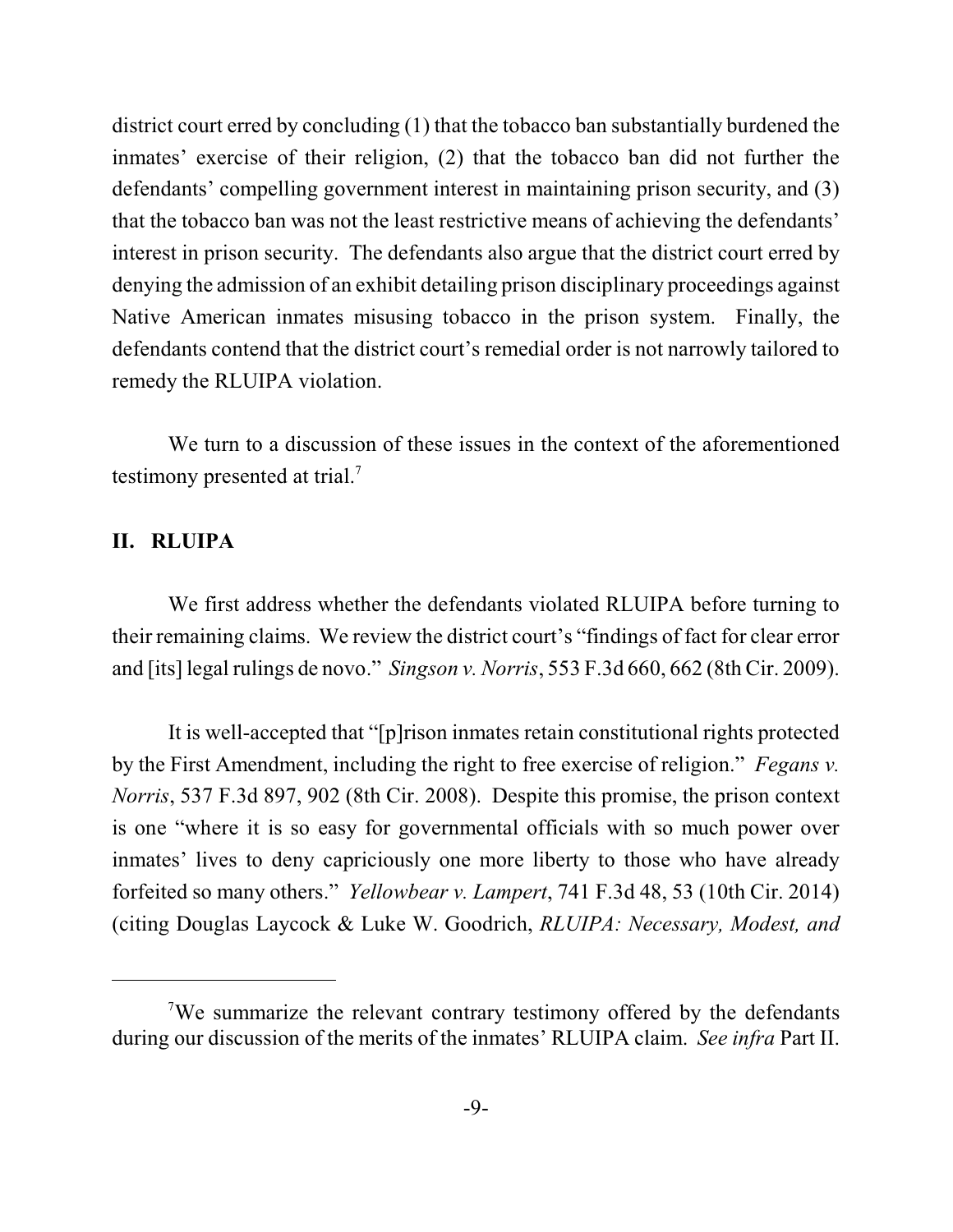*Under-Enforced*, 39 Fordham Urb. L.J. 1021, 1021, 1025-41 (2012)). Congress granted additional protection for religious exercise by institutionalized persons through the enactment of RLUIPA. *See Fegans*, 537 F.3d at 902.

RLUIPA provides that "[n]o government shall impose a substantial burden on the religious exercise" of an inmate unless the government demonstrates that the imposition of the burden  $(1)$  is in furtherance of a compelling governmental interest; and (2) is the least restrictive means of furthering that compelling governmental interest." 42 U.S.C. § 2000cc-1(a)(1)-(2) ("Section 3"); *see Van Wyhe v. Reisch*, 581 F.3d 639, 654 (8thCir. 2009) (explaining thatRLUIPA "prohibits substantial burdens on religious exercise, without regard to discriminatory intent"). Section 3 of RLUIPA limits protection to circumstances in which "the substantial burden is imposed in a program or activity that receives Federal financial assistance." 42 U.S.C. § 2000cc-1(b)(1). RLUIPA defines "religious exercise" broadly as including "any exercise of religion, whether or not compelled by, or central to, a system of religious belief." *Id.*  $$2000cc-5(7)(A).$ 

Inmates retain a private cause of action to enforce RLUIPA protections. *See id.* § 2000cc-2(a) (explaining that "[a] person may assert a violation of [RLUIPA] as a claim or defense in a judicial proceeding and obtain appropriate relief against a government"). To succeed on such a claim, an inmate must initially produce "prima facie evidence" that the challenged government practice "substantially burdens [his] exercise of religion." *Id.* § 2000cc-2(b). If the inmate produces such evidence, the burden shifts to the government to prove every other element of the claim (i.e. that its practice furthers a compelling government interest and there are no less restrictive means of furthering that interest). *Id.*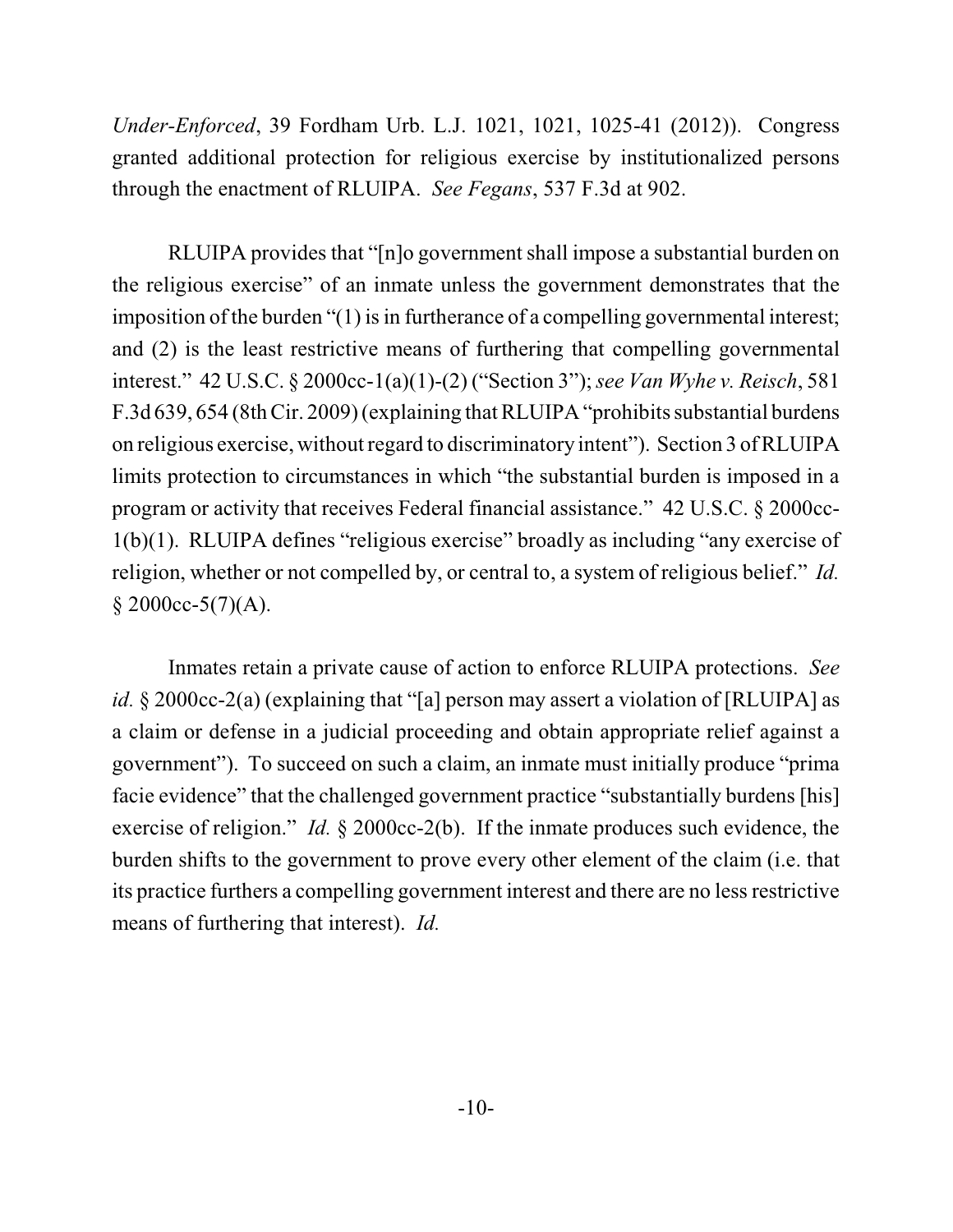## **A. The Inmates' Burden**

As noted, "[t]o make out a prima facie RLUIPA claim against a state official, an inmate must show, as a threshold matter, that there is a substantial burden on his ability to exercise his religion." *Van Wyhe*, 581 F.3d at 655 (citation omitted) (internal quotation marks omitted). In essence, an inmate must carry two discrete burdens. The inmate must show that the government's practice imposes (1) a substantial burden (2) on a *religious* exercise. *See Murphy v. Mo. Dep't of Corr.*, 506 F.3d 1111, 1115 (8th Cir. 2007) (emphasis added) ("[T]he existence of a sincerely held tenet or belief that is central or fundamental to an individual's religion is a prerequisite to a 'substantially burdened' claim under RLUIPA.") Here, the district court determined that the inmates' use of tobacco during Lakota ceremonies satisfies the definition of a "religious exercise" under RLUIPA. Indeed, the inmates' testimony illuminates the importance of tobacco to the exercise of their religious beliefs—beliefs that began from a young age and have continued throughout adulthood. Moreover, the defendants do not dispute that the inmates' use of tobacco during Lakota ceremonies satisfies RLUIPA's definition of "religious exercise." The evidence in the record and the findings of the district court demonstrate that the inmates' have satisfied their burden of showing that their use of tobacco constitutes a "religious exercise" under RLUIPA.

The inmates must also establish that the tobacco ban substantially burdens the exercise of their religious beliefs in the prison system. *See* 42 U.S.C. § 2000cc-1(a).

In order for a government practice to substantially burden a religious exercise, it must significantly inhibit or constrain conduct or expression that manifests some central tenet of a person's individual religious beliefs; must meaningfully curtail a person's ability to express adherence to his or her faith; or must deny a person reasonable opportunities to engage in those activities that are fundamental to a person's religion.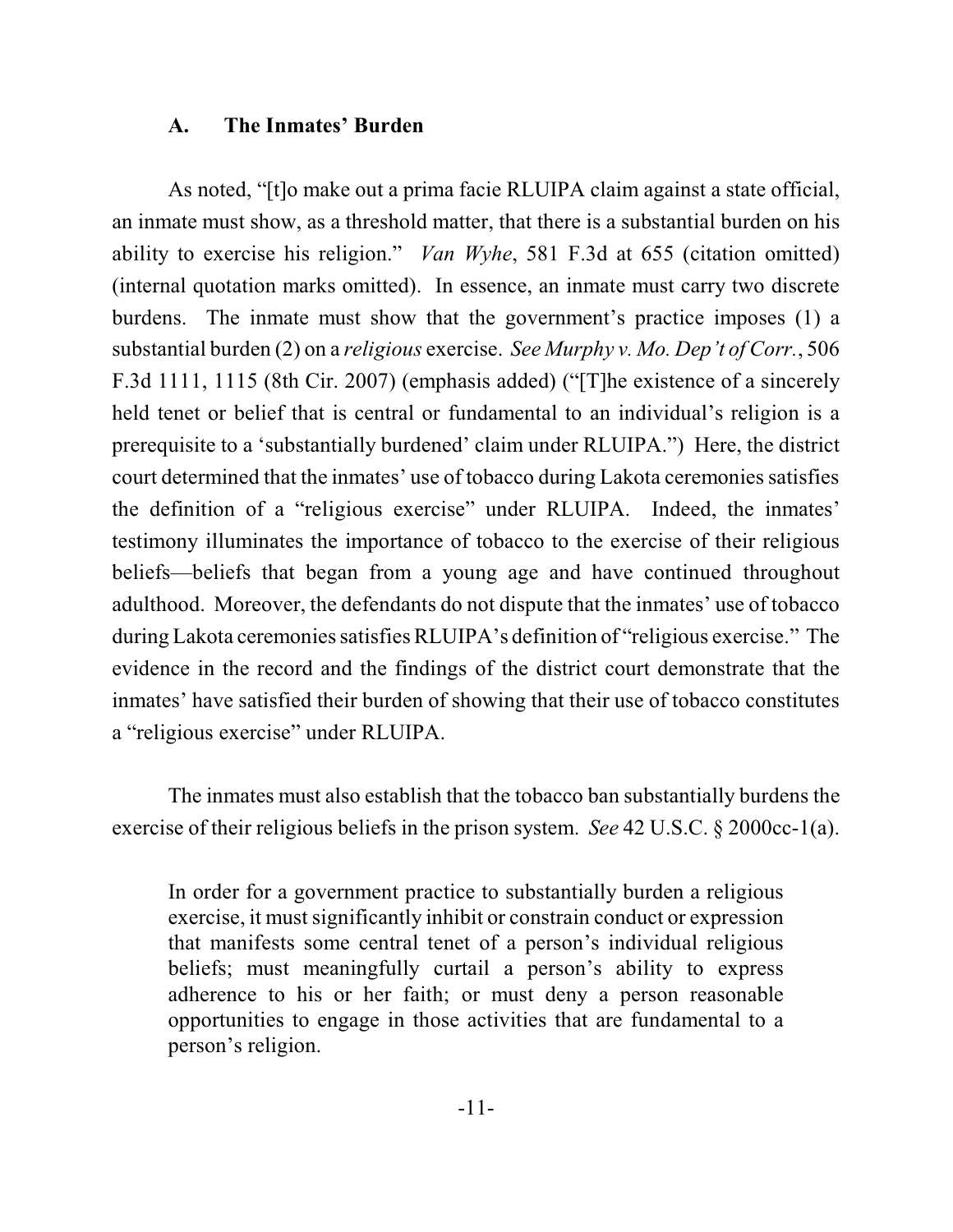*Patel v. U.S. Bureau of Prisons*, 515 F.3d 807, 813 (8th Cir. 2007) (citation omitted) (internal quotation marks omitted).

The inmates testified that since childhood, the use of tobacco has played an important role in their religious practices. This testimony underscores the significant burden that the tobacco ban has placed on the exercise of their religious beliefs. We emphasize some of the important evidence. Brings Plenty testified that he felt as though a part of him had been taken away when the tobacco ban took effect. Creek similarly testified that the tobacco ban stripped him of his "whole essential belief system." This testimony is consistent with that of Moves Camp who described tobacco as the "center" of the Lakota way of life. The record shows that the tobacco ban has "meaningfully curtail [ed] [the inmates'] ability to express adherence to [their] faith." *Id*.

In opposition, the defendants contend that the tobacco ban cannot substantially burden the inmates' religious exercise because tobacco can be replaced by red willow bark—a readily-available traditional alternative to tobacco. We reject the defendants' invitation to define the contours of the inmates' religious beliefs. By claiming that tobacco can be easily replaced by red willow bark, the defendants urge us to weigh the importance of tobacco vis-à-vis other substances in the Lakota religion. As the amicus United States observes, this type of inquiry into what is or is not central to a particular religion has no place in an RLUIPA analysis. *See* 42 U.S.C. § 2000cc–5(7)(A) (defining "religious exercise" as "any exercise of religion, *whether or not compelled by, or central to*, a system of religious belief" (emphasis added)); *see also Hernandez v. Comm'r of Internal Revenue*, 490 U.S. 680, 699 (1989) ("It is not within the judicial ken to question the centrality of particular beliefs or practices to a faith, or the validity of particular litigants' interpretations of those creeds."). Furthermore, we have consistently said that in the context of a RLUIPA claim, "[n]o 'doctrinal justification' is required to support the religious practice allegedly infringed." *Gladson v. Iowa Dep't of Corr.*, 551 F.3d 825, 833 (8th Cir. 2009).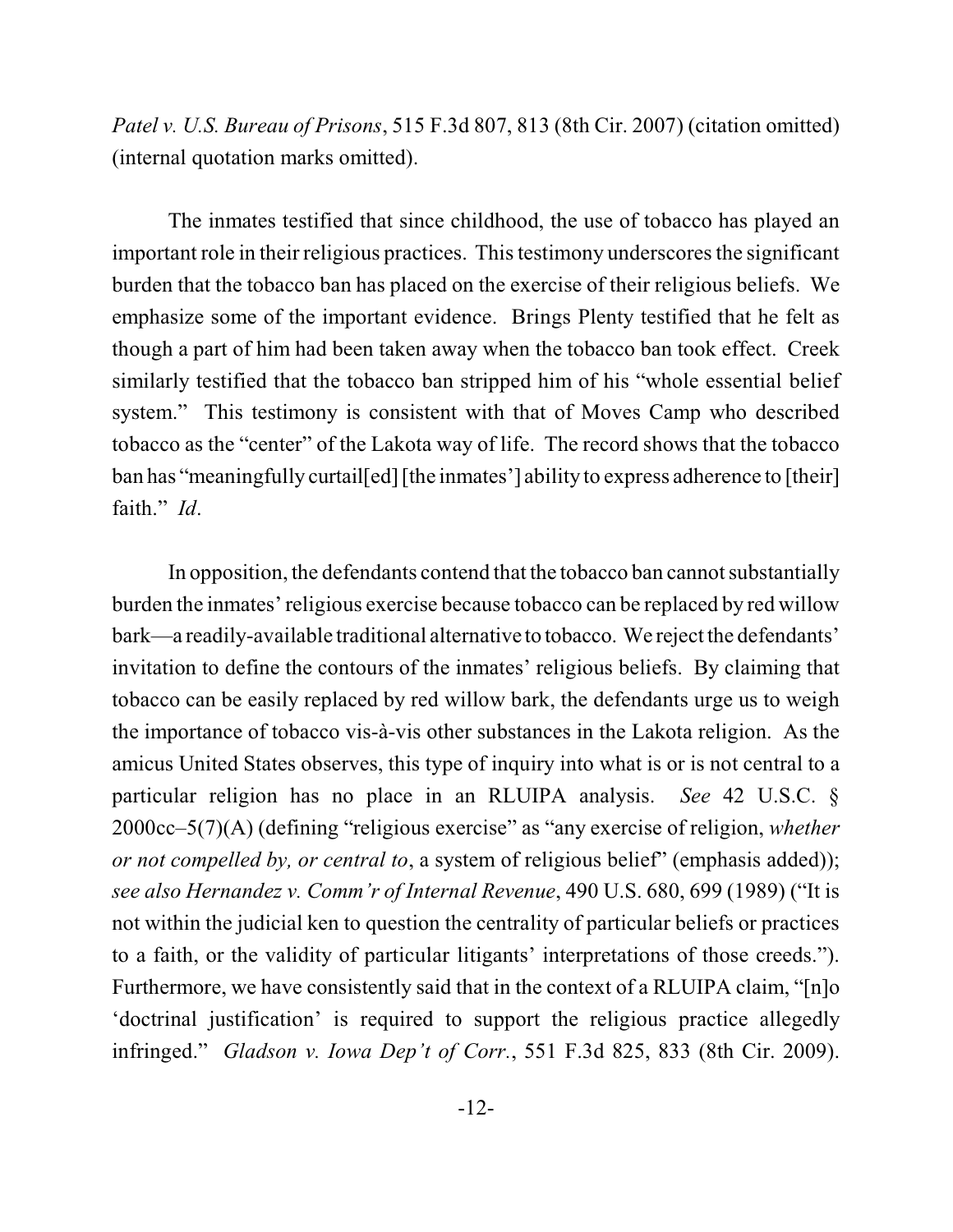Therefore, that some Native Americans practicing the Lakota religion would consider red willow bark a sufficient alternative to tobacco does not undermine the decision of the district court.

The defendants also contend that our unpublished decision *Runningbird v. Weber* supports their position. 198 Fed. App'x 576 (8th Cir. 2006). We disagree. In *Runningbird*, we concluded that the South Dakota State Penitentiary's tobacco restrictions, including its limitation on the amount of tobacco disbursed, did not substantially burden the inmates' religious exercise in violation of RLUIPA. *Id*. at 578-79. But the policy at issue in *Runningbird* limited tobacco use and did not *ban* it. *See Runningbird v. Weber*, No. Civ. 03-4018-RHB, 2005 WL 1363927, at \*2-3 (D. S.D. June 8, 2005). That critical distinction undercuts any persuasive support that *Runningbird* may have with respect to the case at hand. Thus, as the district court correctly observed, *Runningbird* does not offer persuasive support for the defendants' assertion that they have not substantially burdened the inmates' exercise of their religious beliefs.

We conclude that the record amply shows that the inmates have satisfied their burden. *See* 42 U.S.C. § 2000cc-2(b). Accordingly, the inmates will prevail on their RLUIPA claim unless the defendants can show that the tobacco ban "(1) is in furtherance of a compelling governmental interest; and (2) is the least restrictive means of furthering that compelling governmental interest." 42 U.S.C. § 2000cc- $1(a)(1)-(2)$ ,  $-2(b)$ .

# **B. Compelling Government Interest**

At trial, the defendants asserted that they banned tobacco to further their compelling government interest in promoting order and security within SDDOC prisons. Indeed, we have stated that "[a] prison's interest in order and security is always compelling." *Fowler v. Crawford*, 534 F.3d 931, 939 (8th Cir. 2008).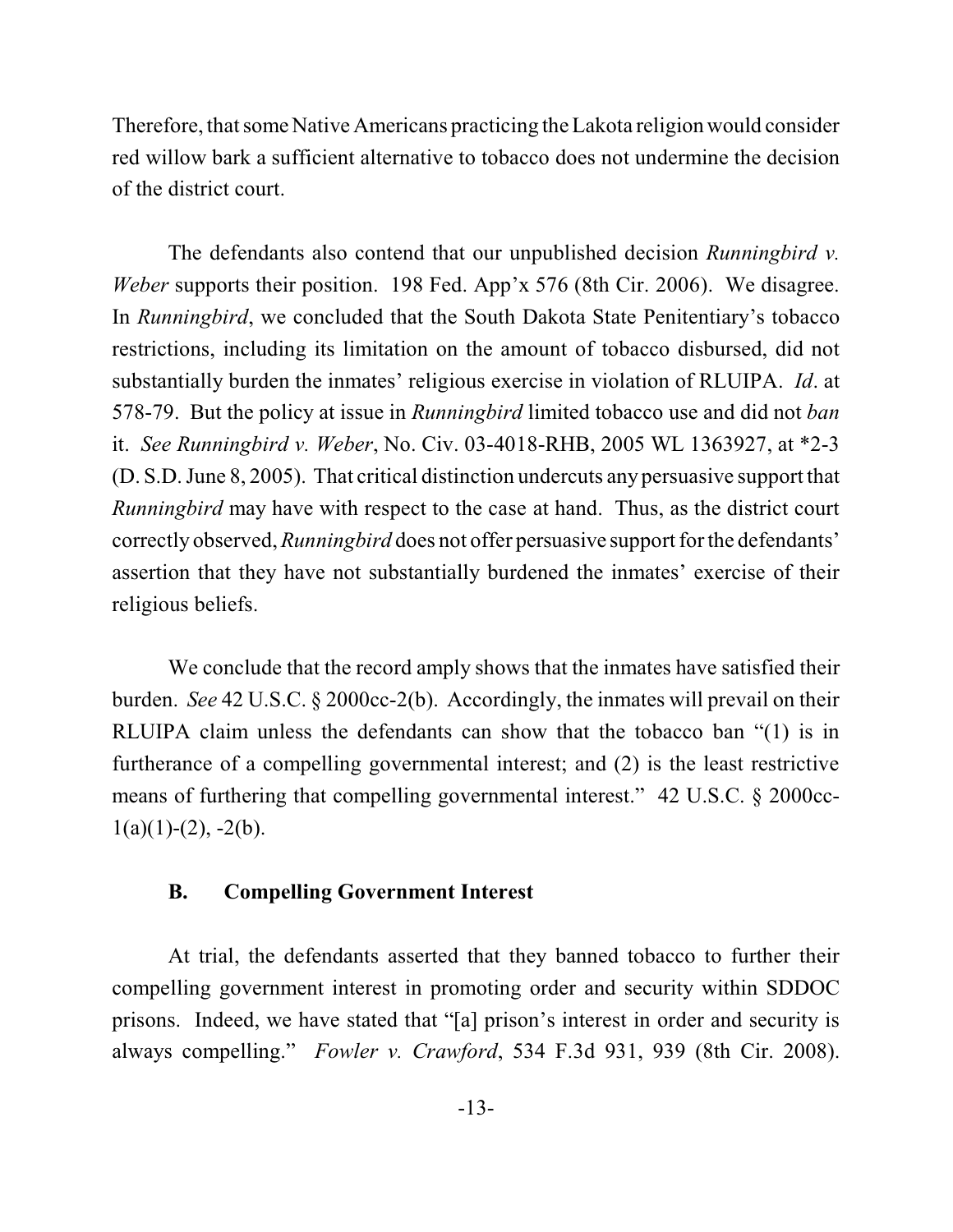However, after considering the evidence presented at trial, the district court found that the defendants implemented the tobacco ban "to effectuate what [they] believed was the advice of the medicine men and spiritual leaders regarding the Lakota religion rather than due to security reasons" in order to enforce "what they determined to be the more 'traditional' Lakota belief." Accordingly, the district court concluded that the defendants did not satisfy their burden of showing that they banned tobacco in furtherance of a compelling government interest.

While we acknowledge that the prison administrators' expertise must be given deference, *see Cutter v. Wilkinson*, 544 U.S. 709, 723 (2005), we need not decide whether the defendants banned tobacco in furtherance of a compelling government interest in order and security because even if we assume they did, a ban on tobacco use is not the least restrictive means of achieving that interest.<sup>8</sup>

# **C. Least Restrictive Means**

To defeat the inmates RLUIPA claim, the defendants must show that the tobacco ban was the "the least restrictive means of furthering [their] compelling governmental interest" in order and security.  $42 \text{ U.S.C.} \& 2000 \text{cc-1(a)(2)}$ . In order to satisfy this burden, the defendants must come forward with specific evidence of no

<sup>&</sup>lt;sup>8</sup>Because the defendants cannot show that they employed the least restrictive means of furthering their interest, *see infra* Part II(c), we may dispose of their evidentiary claim. The defendants argue that the district court abused its discretion by denying their request to introduce disciplinary reports of Native American inmates that NACT had banned from using tobacco due to rule violations. But the defendants concede that the reports are only relevant to the question of whether they banned tobacco in furtherance of a compelling government interest. Therefore, because the resolution ofthe defendants' RLUIPA claims does not turn on the compelling-interest prong, we need not address this evidentiary question.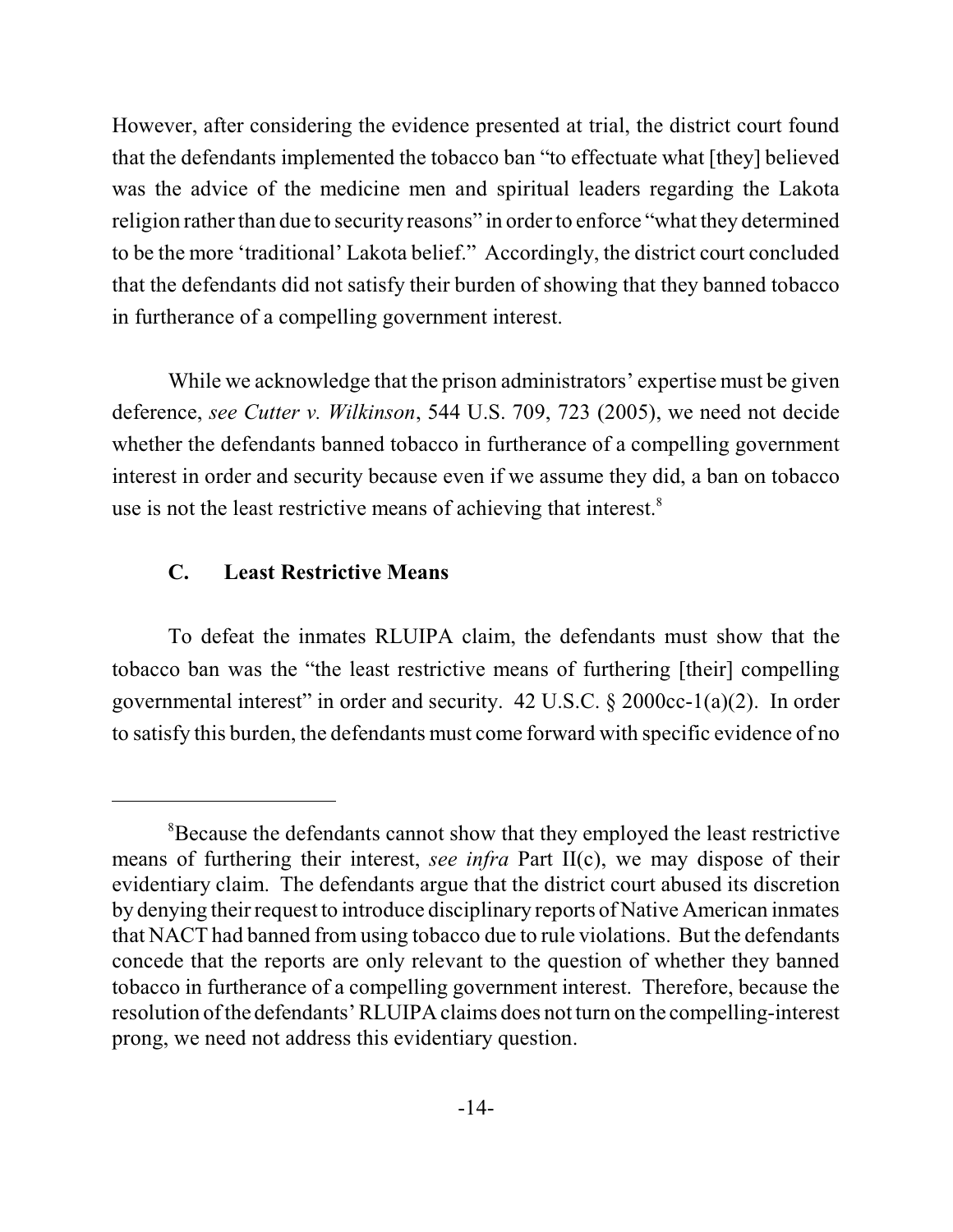less restrictive means available. *Murphy v. Miss. Dep't of Corr.*, 372 F.3d 979, 989 (8th Cir. 2004). The defendants have failed to satisfy their burden on this issue.

The inmates and Moves Camp discussed several alternatives to banning tobacco that could be implemented to alleviate tobacco abuse. Those alternatives include (1) limiting those who can construct tobacco ties and prayer flags to pipe carriers and fire keepers; (2) mandating that prison staff or volunteers transport tobacco ties, prayer flags, and tobacco pipe mixture to the site of their religious ceremonies; (3) burning the tobacco immediately after use; (4) implementing additional security measures, such as searches after a sweat lodge ceremony, and more severe penalties for misusing tobacco, such as cell restriction, disciplinary segregation or administrative segregation; and (5) decreasing the amount of the tobacco in the mixture to as low as one to five percent.

At trial, Weber rejected each of the alternatives as ineffective or unfeasible. But other than Weber testifying that some of the alternatives were "talked about," the defendants offered no evidence that they meaningfully considered any of the alternatives or tested the effectiveness of such alternatives before effectuating the tobacco ban. *See id.*; *see also Yellowbear*, 741 F.3d at 63 ("[T]he government's burden here isn't to *mull* the claimant's proposed alternatives, it isto *demonstrate* the claimant's alternatives are ineffective to achieve the government's stated goals."); *Warsoldier v. Woodford*, 418 F.3d 989, 999 (9th Cir. 2005) (explaining that the government "cannot meet its burden to prove least restrictive means unless it demonstrates that it has actually considered and rejected the efficacy of less restrictive measures before adopting the challenged practice").

Perhaps most damaging to the defendants' position is the absence of any evidence that they seriously considered a further decrease in the *amount* of tobacco in the mixture as a less restrictive strategy of quelling tobacco abuse. At trial, Moves Camp testified that the tobacco mixture used in Lakota religious ceremonies could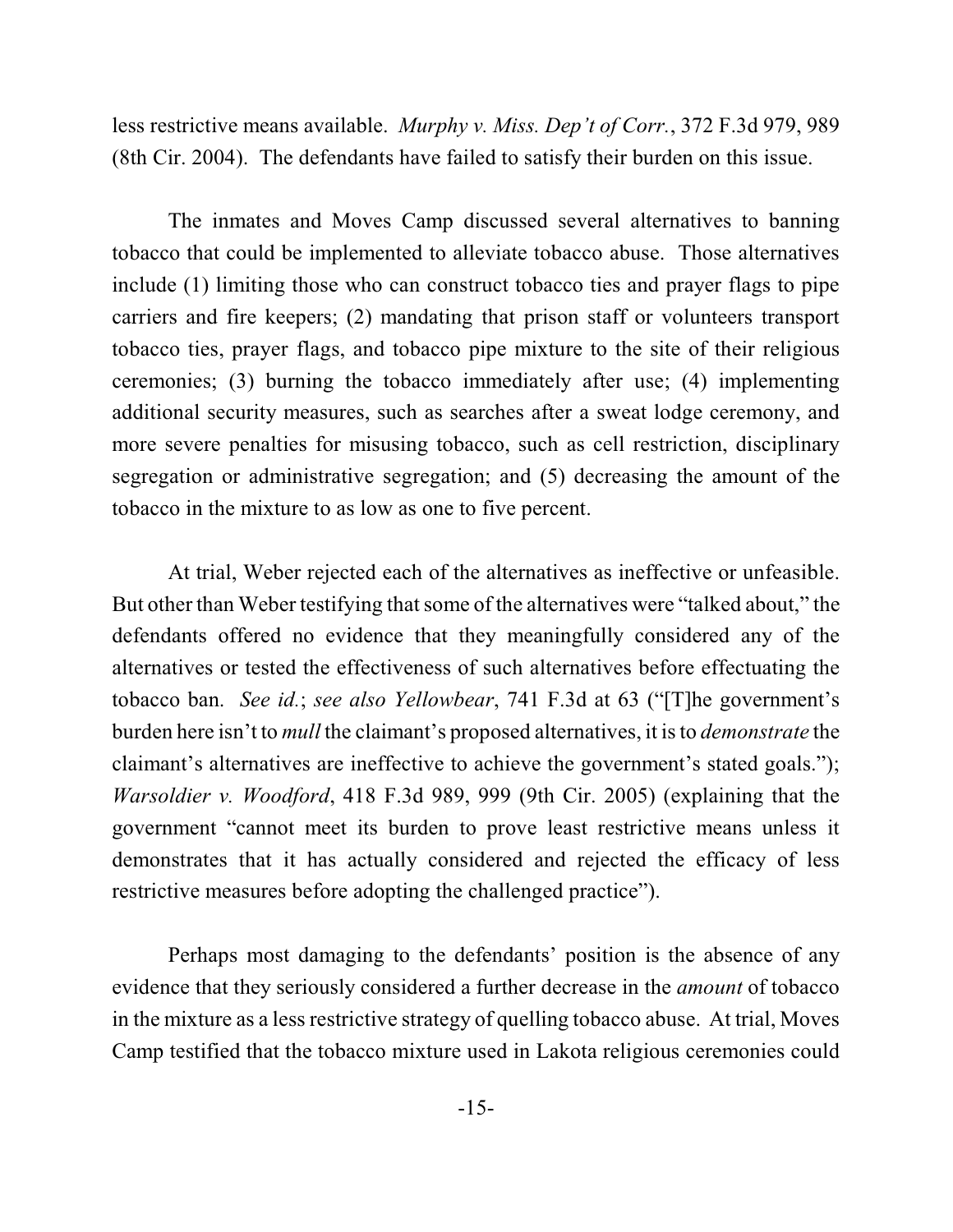contain as little as one-percent tobacco, and the inmates testified that Moves Camp's religious beliefs are consistent with their own. Thus, the district court correctly found that in assessing less restrictive means, "[i]t is not the amount of tobacco, but rather the fact that tobacco is present in the ceremonies, that is important."

At trial, Weber rejected the effectiveness of a further decrease in the amount of tobacco distributed to inmates, explaining that "whether it's 25 percent or 10 percent or 5 percent, it's still tobacco, and it's still a sought-after commodity." But if the SDDOC continued to decrease the proportion of tobacco in the mixture, there would be a point at which the amount of tobacco in the mixture would be so insignificant that it would be neither practical nor profitable to extract it. At this point, the defendants can achieve their interest in order and security while also accommodating the inmates' desire for the presence of tobacco during religious ceremonies. Simply put, the defendants have failed to meaningfully explain how decreasing the proportion of tobacco in the mixture to no more than one-percent—a measure that is less restrictive than an outright ban—would not be an effective means of curbing tobacco abuse and, as a result, achieving their interest in order and security.

Further, that other correctional facilities permit inmates to use tobacco for religious purposes supports the existence of less restrictive means of ensuring order and security in prisons. *Fegans*, 537 F.3d at 905 (explaining that "prison policies from other jurisdictions provide some evidence as to the feasibility of implementing a less restrictive means of achieving prison safety and security" (citation omitted) (internal quotation marks omitted)). Indeed, the district court cited extensive evidence demonstrating that numerous correctional facilities throughout the United States permit inmates to use tobacco for religious purposes subject to various limitations. It's true that what other prisons have done to accommodate inmates' religious tobacco use may deserve less weight here given South Dakota's higher percentage of Native American inmates compared to other states. *See Fowler*, 534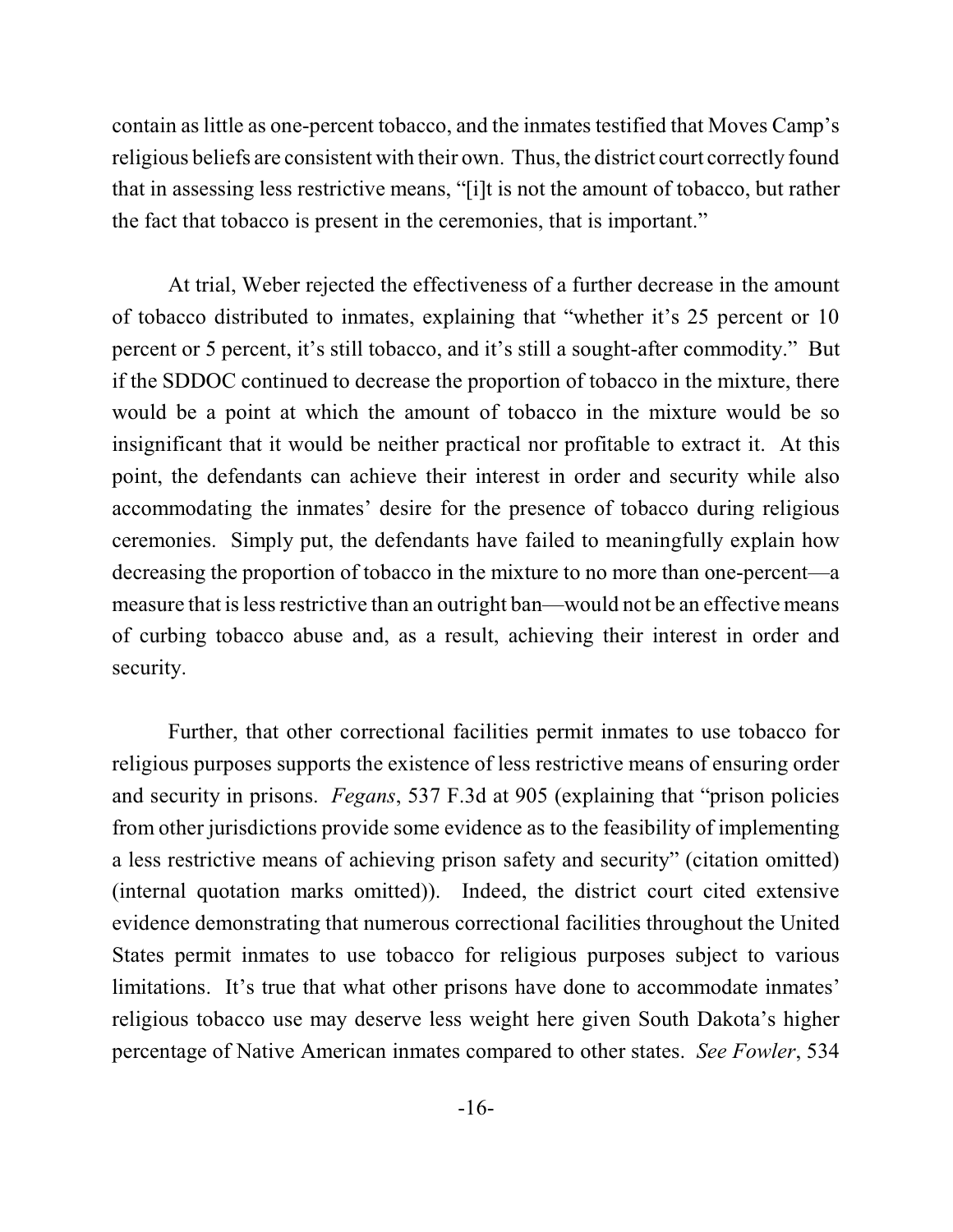F.3d at 942 (noting that "as prisons differ, so may the means by which prison officials ensure order and stability"). Nevertheless, we agree with the district court's observation that "widespread allowance of tobacco in prison lends substantial credence to [the inmates'] position that less restrictive alternatives to a complete ban on the use of tobacco in Lakota religious ceremonies [are] possible."

We conclude that the record supports the district court's determination that the defendants have not satisfied their burden of showing that the tobacco ban "is the least restrictive means of furthering their compelling government interest." 42 U.S.C. § 2000cc-1(a)(2). Accordingly, we affirm the district court's conclusion that the defendants violated RLUIPA by banning inmates' use of tobacco for religious purposes.

# **III. The Remedial Order**

After concluding that the defendants violated RLUIPA, the district court ordered the parties to meet, confer, and adopt a narrowly tailored tobacco policy. When the parties failed to agree on a revised policy, each party submitted proposed policies to the district court. After reviewing these submissions, the district court issued a remedial order  $\degree$  enjoining the defendants from banning tobacco during Native

. . . .

<sup>&</sup>lt;sup>9</sup>In its remedial order, the district court mandated the following policies and procedures to cure the RLUIPA violation:

<sup>1.</sup> Mixtures used during Native American ceremonies that include tobacco will not contain more than 1 percent tobacco by volume.

<sup>2.</sup> Tobacco ties and prayer flags can contain mixtures that include tobacco. All tobacco ties and prayer flags used during ceremonies must be burned at the conclusion of the ceremonies.

<sup>. . . .</sup>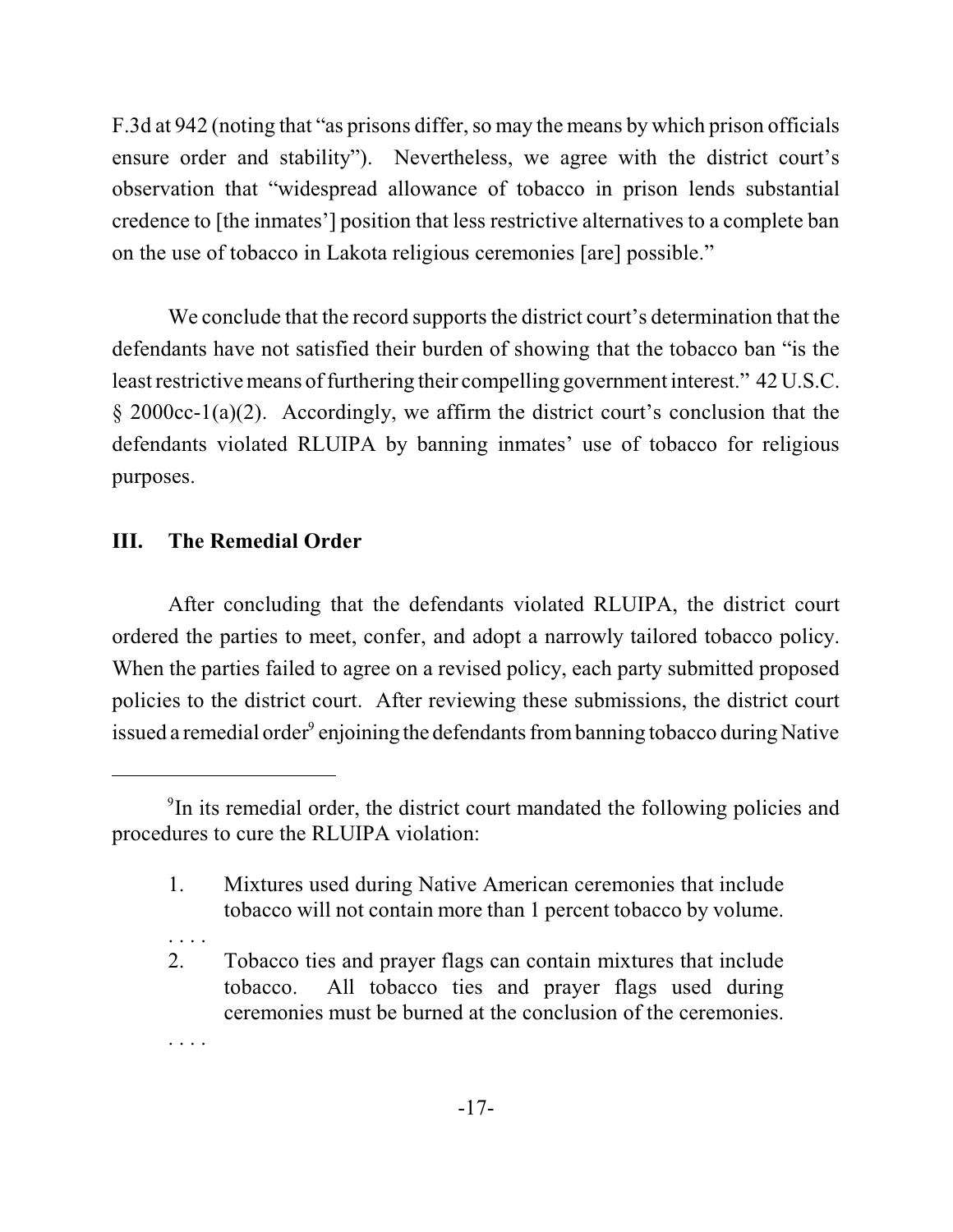- 3. The mixtures used for tobacco ties and prayer flags must be ground, but the mixtures that are smoked in pipes do not need to be ground.
- . . . . 4. The mixtures used during ceremonies will be provided by volunteers who are cleared by the [SDDOC]. The volunteers must be eligible for and receive a 'pink tag' or some equivalent clearance level. Volunteers who violate the tobacco policy may be refused admission to any [SDDOC] facility and may be subject to prosecution.
- . . . .

. . . .

- 5. Mixtures provided by the approved volunteers must be brought into the facility in a sealed, clear plastic bag that is subject to search and marked for identification. Mixtures must be premixed to comply with the 1 percent tobacco by volume requirement.
- 6. Each [SDDOC] facility will determine where ceremonies take place within the facility, including the locations where tobacco ties and prayer flags are made. The [SDDOC] may require certain activities that involve tobacco to take place under video surveillance. The video surveillance requirement does not apply to the sweat lodge ceremony.
- . . . . 7. Inmates participating in the Native American religion can participate in the making of tobacco ties and prayer flags.
- 8. The process for handling and distributing tobacco ties and prayer flags will revert back to the procedures used prior to the tobacco ban.
- . . . .

. . . .

9. An abuse of ceremonial tobacco by an inmate will result in a oneyear suspension from any ceremony that includes tobacco.

(Order at 3-9) (footnote omitted). The district court also ordered that "[a]ll other procedures and processes should revert back to the manner in which they were done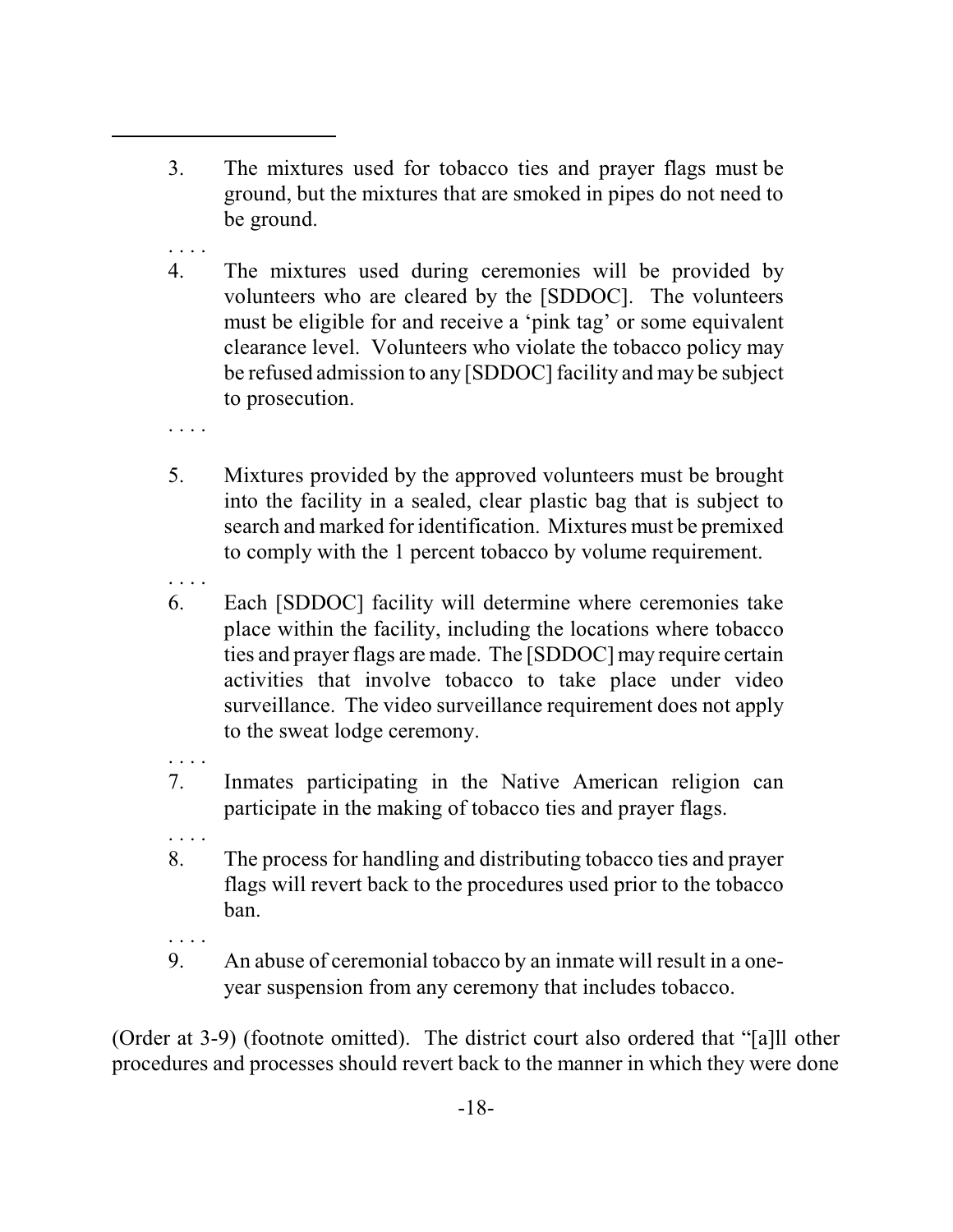American religious ceremonies. The order also required the SDDOC to amend its tobacco policy in various ways to ensure that inmates participating in Native American religious ceremonies are afforded the opportunity to use tobacco during ceremonies. On appeal, the defendants argue that the district court failed to narrowly tailor the remedial order in violation of the Prison Litigation Reform Act (PLRA), 18 U.S.C. § 3626(a)(1)(A).

The PLRA "'limits remedies to those necessary to remedy the proven violation of federal rights.'" *Tyler v. Murphy*, 135 F.3d 594, 596 (8th Cir. 1998) (quoting H.R. Rep. No. 104–21, at 24 n. 2 (1995)). The PLRA provides:

Prospective relief in any civil action with respect to prison conditions shall extend no further than necessary to correct the violation of the Federal right of a particular plaintiff or plaintiffs. The court shall not grant or approve any prospective relief unless the court finds that such relief is narrowly drawn, extends no further than necessary to correct the violation of the Federal right, and is the least intrusive means necessary to correct the violation of the Federal right.

18 U.S.C. § 3626(a)(1)(A). This language requires that "[t]he scope of the remedy must be proportional to the scope of the violation, and the order must extend no further than necessary to remedy the violation." *Brown v. Plata*, U.S. , , 131 S. Ct. 1910, 1940 (2011). "Narrow tailoring requires a fit between the remedy's ends and the means chosen to accomplish those ends." *Id.* at \_\_, 131 S. Ct. at 1939 (citation omitted) (internal quotation marks omitted) (alteration omitted). In determining whether these requirements are met, the court must "give substantial weight to any adverse impact on public safety or the operation of a criminal justice system." 18 U.S.C. § 3626(a)(1)(A).

prior to the tobacco ban and consistent with this order." (Order at 9).